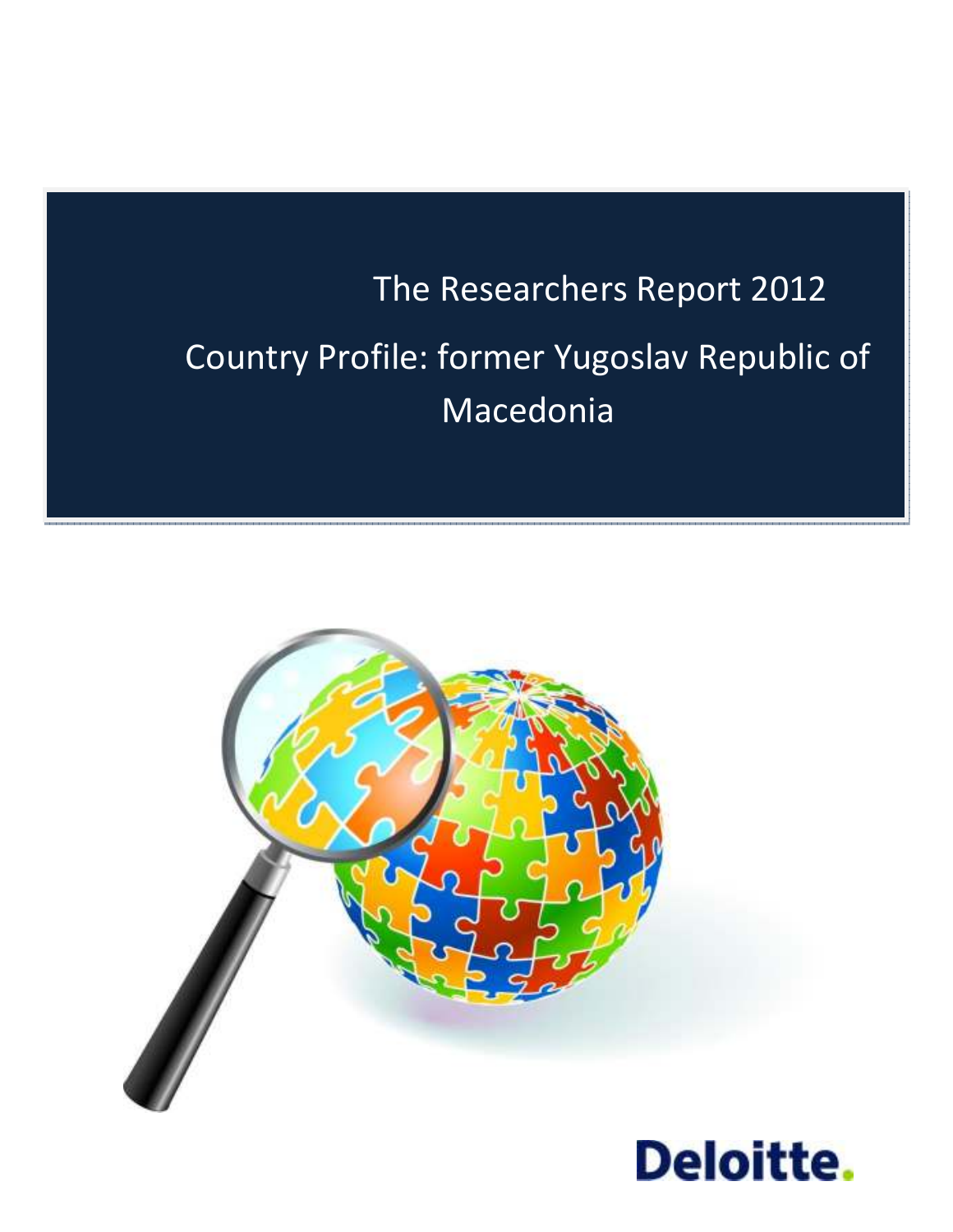#### **TABLE OF CONTENTS**

| 1.               |  |
|------------------|--|
|                  |  |
| 2.               |  |
| 3.               |  |
|                  |  |
| 4.               |  |
|                  |  |
|                  |  |
|                  |  |
| 5.               |  |
|                  |  |
| 6.               |  |
| $\overline{7}$ . |  |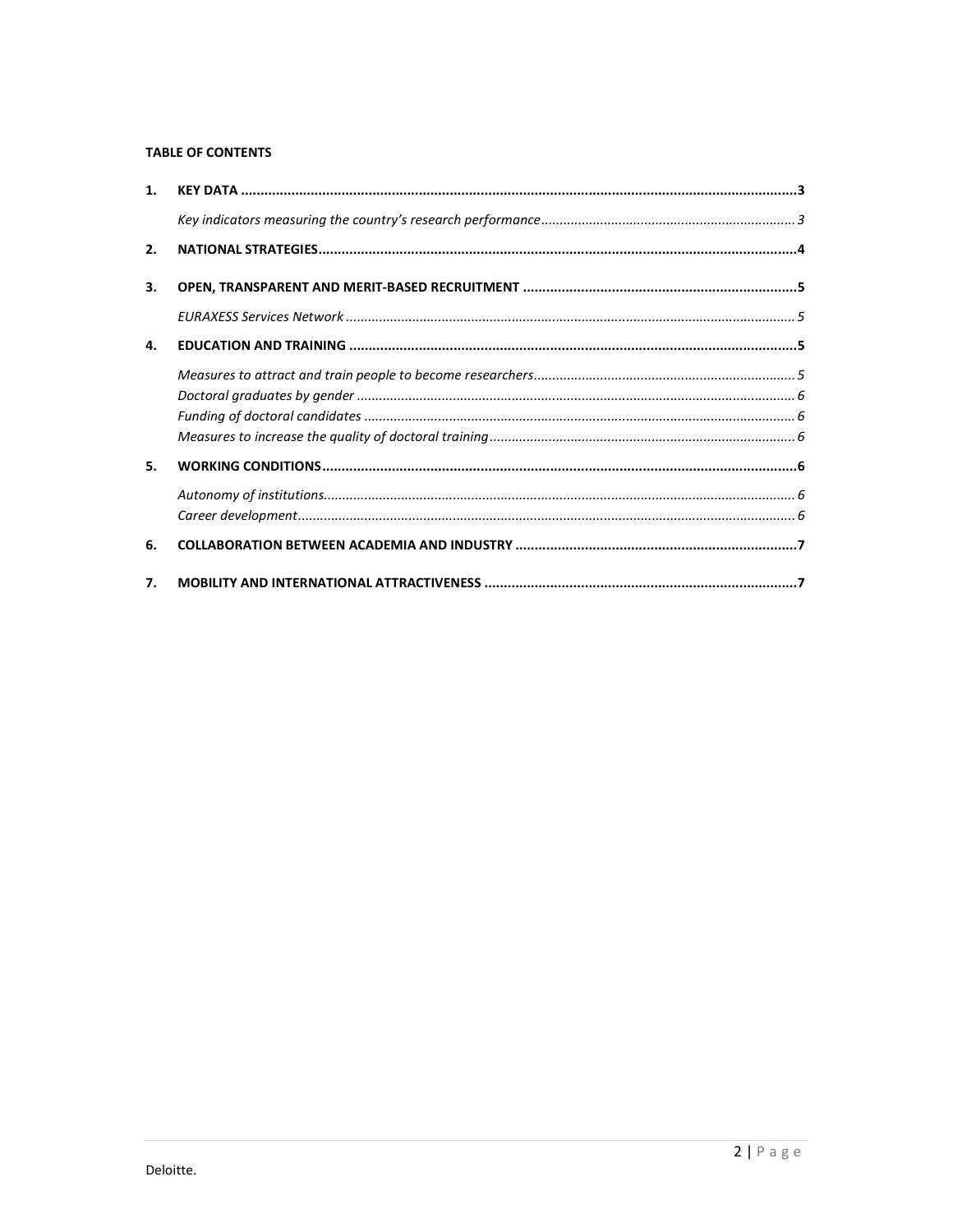# **1. Key data**

#### **Key indicators measuring the country's research performance**

The figure below presents key indicators measuring the former Yugoslav Republic of Macedonia's research performance against a reference group and the EU-27 average<sup>1</sup>.





1

 $1$  The values refer to 2011 or the latest year available.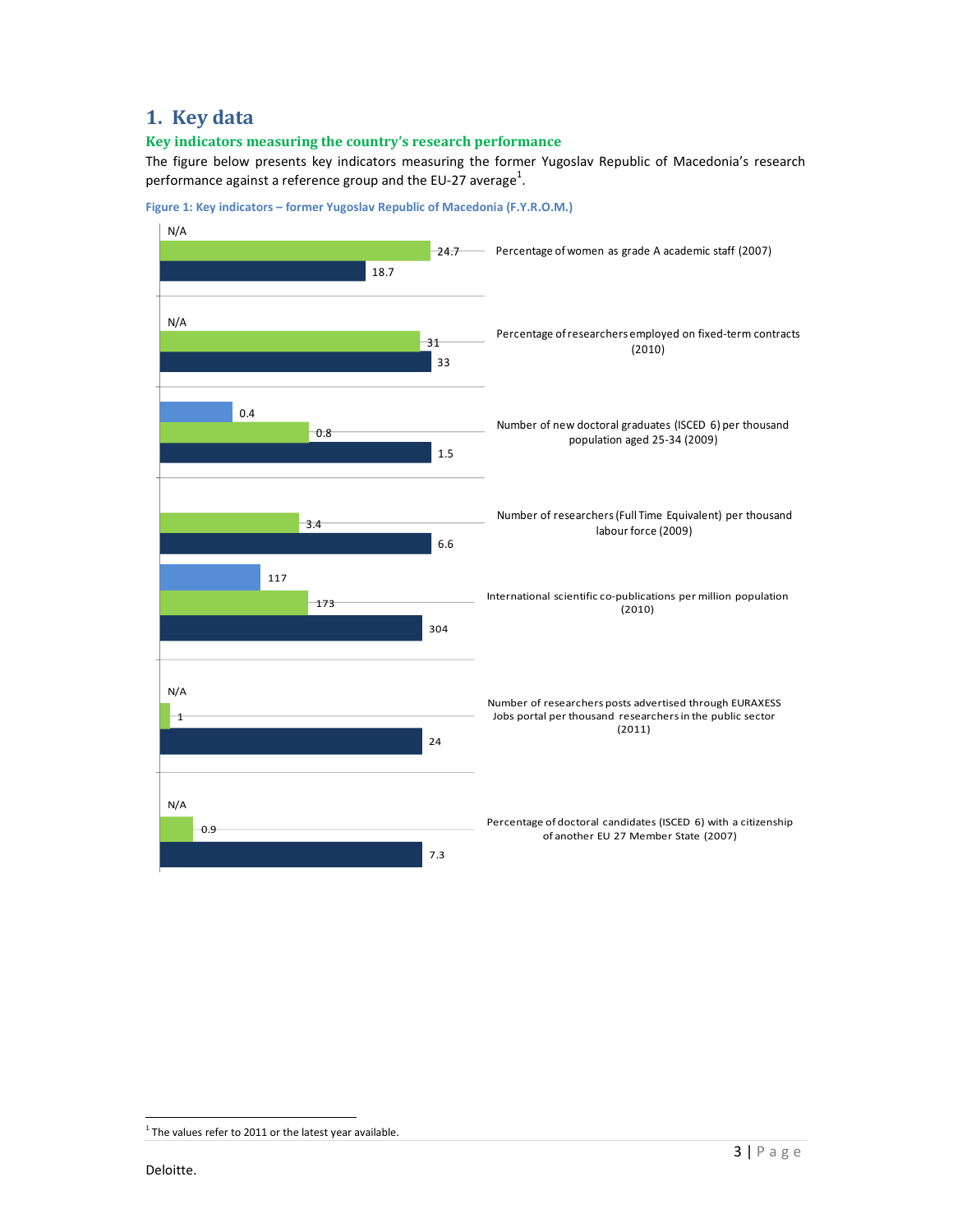

**Former Yugoslav Republic of Macedonia, the Reference Group Modest Innovators Rev.** Source: Deloitte

Data: Based on the average innovation performance, the former Yugoslav Republic of Macedonia belongs to the group of Modest Innovators showing a performance well below that of the EU-27<sup>2</sup>.

# **2. National strategies**

In the former Yugoslav Republic of Macedonia, the Ministry of Education and Science is fully responsible for the development and administration of national R&D funding as well as for research and education policy. The ministry's Department of Science and Technology Development decides on the promotion of education and science, the development of the national science system, the technological development and international scientific-technical cooperation.

The table below presents key programmes and initiatives intended to implement the strategic objectives to train enough researchers to reach the country's R&D targets, to promote attractive working conditions, and to address gender and dual career issues<sup>3</sup>.

| <b>Measure</b>                                                                     | <b>Description</b>                                                                                                                                                                                                                                                                                                                                                                                                                                                                                                                                                                                                                                |  |  |
|------------------------------------------------------------------------------------|---------------------------------------------------------------------------------------------------------------------------------------------------------------------------------------------------------------------------------------------------------------------------------------------------------------------------------------------------------------------------------------------------------------------------------------------------------------------------------------------------------------------------------------------------------------------------------------------------------------------------------------------------|--|--|
| <b>Industrial Policy 2009-</b><br>2020                                             | The Industrial Policy presents a structured and guided development path for the<br>country's innovation, including in the following key areas: applied research,<br>innovation, collaborative<br>approaches<br>for<br>development<br>and<br>enhancing<br>competitiveness, human resource development and<br>knowledge<br>creation.<br>internationalisation, etc. Cooperation across entities, and between universities and<br>industry in undertaking scientific research activity is strongly promoted.                                                                                                                                          |  |  |
| <b>National Strategy for the</b><br><b>Development of Education</b><br>2005 - 2015 | The purpose of the strategy is to create opportunities for improving education and<br>training, research, development and promotion of cultural values for young people<br>and adults. It also strengthens the collaboration between industry and academia. The<br>Strategy also requires that by 2015 the Ministry of Education and Science increase the<br>university intake to 3 500 students per 100 000 inhabitants, so that the minimum<br>required in the developed European countries can be reached.                                                                                                                                     |  |  |
| <b>National Innovation Strategy</b><br>for 2012-2020 (planned)                     | The main objective of the National Innovation Strategy is to respond to the challenges<br>of the absence of a domestic strategy and policy for developing a National Innovation<br>System. The strategy deals with issues of concentration of research activities at one<br>university, overlapping responsibilities between the Ministry of Education and Science<br>and the Ministry of Education, and the low level of awareness and demand for<br>innovation. The strategy is also expected to propose tax incentives for companies that<br>invest in R&D and an intensified focus on entrepreneurial learning at all levels of<br>education. |  |  |
| <b>Programme for Scientific and</b><br><b>Research Activities (year)</b>           | The objective of the Programme for Scientific and Research Activities is to encourage<br>and support the research community in several areas with appropriate state budget                                                                                                                                                                                                                                                                                                                                                                                                                                                                        |  |  |

#### **Table 1: National strategies**

l,

 $2$  European Commission (2011), "Innovation Union Scoreboard 2010".

<sup>&</sup>lt;sup>3</sup> F.Y.R.O.M. Country Page. Erawatch, Available at:

http://erawatch.jrc.ec.europa.eu/erawatch/opencms/information/country\_pages/mk/country?section=Overview Accessed 19.04.2012.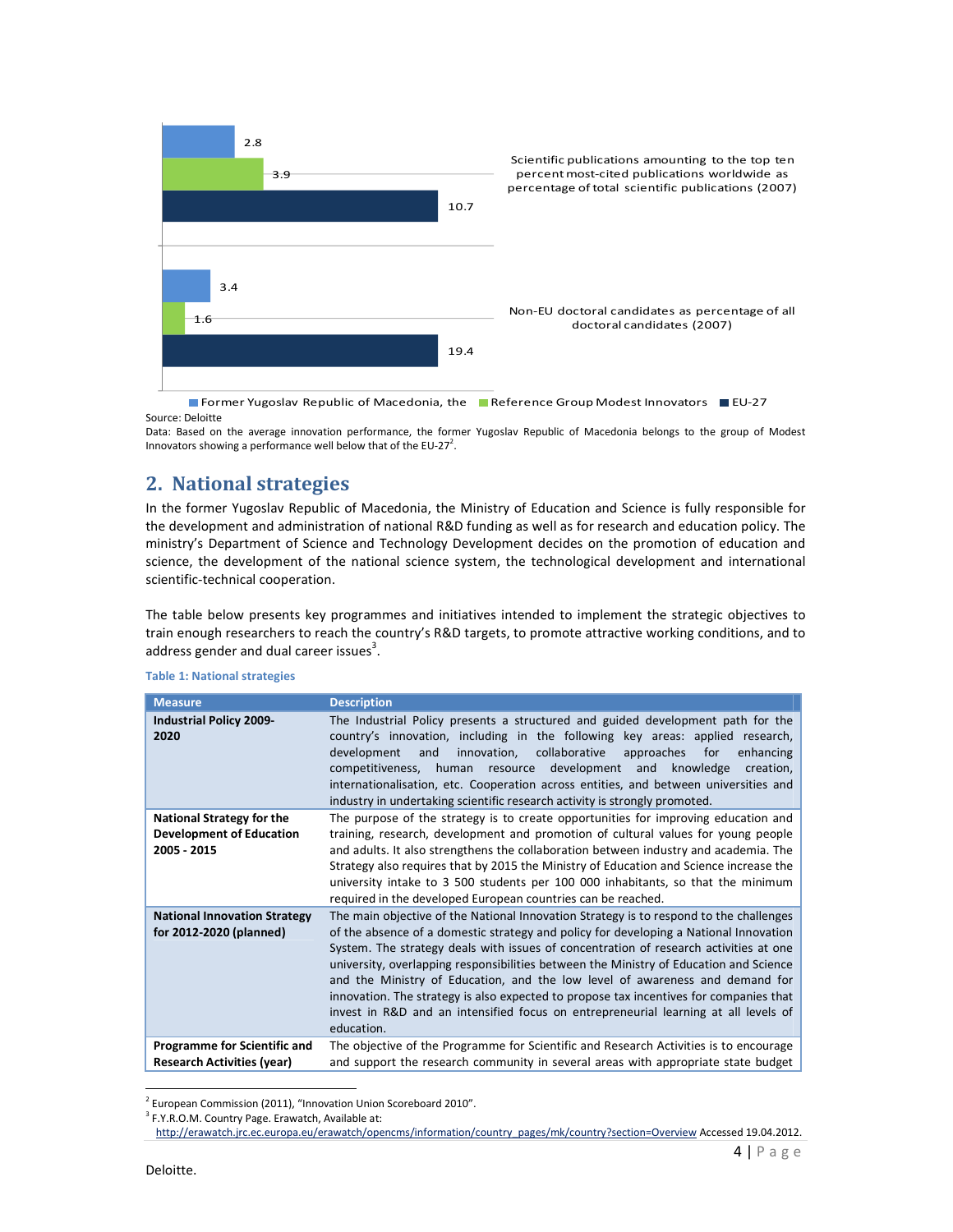| <b>Measure</b>                                                        | <b>Description</b>                                                                                                                                                                                                                                                                                                                                                                                                                                                                                                                                                                                                                                                                                                                                                                                                                                       |  |  |
|-----------------------------------------------------------------------|----------------------------------------------------------------------------------------------------------------------------------------------------------------------------------------------------------------------------------------------------------------------------------------------------------------------------------------------------------------------------------------------------------------------------------------------------------------------------------------------------------------------------------------------------------------------------------------------------------------------------------------------------------------------------------------------------------------------------------------------------------------------------------------------------------------------------------------------------------|--|--|
|                                                                       | funds. The Programme targets the public and private universities, faculties, the<br>Academy of Sciences and Arts, independent research institutions and individual<br>researchers. It is implemented via annual programmes and provides government<br>funding for:                                                                                                                                                                                                                                                                                                                                                                                                                                                                                                                                                                                       |  |  |
|                                                                       | scientific research projects (national and international);<br>$\overline{\phantom{m}}$<br>publishing activity;<br>scholarships for young researchers;<br>$\overline{\phantom{0}}$<br>organisation of national scientific conferences;<br>—<br>participation of scientific researchers in international conferences, seminars,<br>$\overline{\phantom{m}}$<br>congresses and symposiums;<br>study trips;<br>public institutions' programmes;<br>$\qquad \qquad \longleftarrow$<br>purchase of foreign literature;<br>$\qquad \qquad \longleftarrow$                                                                                                                                                                                                                                                                                                       |  |  |
|                                                                       | access to electronic databases.                                                                                                                                                                                                                                                                                                                                                                                                                                                                                                                                                                                                                                                                                                                                                                                                                          |  |  |
| Programme of the<br>Government for the period<br>2008-2012            | The Programme aims to set strategic priorities and goals for the period 2008-12 in<br>different areas, such as economic development, e-society, education, science, R&D,<br>etc. The Programme implements the following reform measures and policies:<br>increased investments in scientific research infrastructure in order to create<br>a foundation for the use of modern research methods;<br>promotion of cooperation with scientific-research institutions from abroad<br>—<br>to enable better knowledge transfer;<br>creation of possibilities for joint degrees with foreign universities;<br>$\overline{\phantom{0}}$<br>establishing strict and fair selection criteria for staff employment in scientific<br>$-$<br>research institutions;<br>supporting cooperation between scientific research institutions and<br>economic institutions. |  |  |
| Strategy for Scientific-<br><b>Research Activity</b>                  | The primary goal of the Strategy for Scientific–Research Activity is to create a<br>knowledge-based society through increased expenditure on research<br>and                                                                                                                                                                                                                                                                                                                                                                                                                                                                                                                                                                                                                                                                                             |  |  |
| (year)                                                                | technological development, rising to 1.8% of GDP by 2020, with a private sector share<br>of 50%.                                                                                                                                                                                                                                                                                                                                                                                                                                                                                                                                                                                                                                                                                                                                                         |  |  |
| Legal framework for scientific research and technological development |                                                                                                                                                                                                                                                                                                                                                                                                                                                                                                                                                                                                                                                                                                                                                                                                                                                          |  |  |
|                                                                       | Law on Scientific and Research Activities, Law on Encouragement and Support of Technological Development (2011),                                                                                                                                                                                                                                                                                                                                                                                                                                                                                                                                                                                                                                                                                                                                         |  |  |

Law on the Academy of Sciences and Arts, Law on Higher Education (2010), Law on Industrial Property. Source: Deloitte

# **3. Open, transparent and merit-based recruitment**

## **EURAXESS Services Network**

The former Yugoslav Republic of Macedonia has developed its own EURAXESS portal (http://www.euraxess.mk/) where researchers can find available information on life and work in the country.

# **4. Education and training**

## **Measures to attract and train people to become researchers**

The government developed the 'Higher Education for All' policy, as part of the Programme of the Government 2008-2012. The goal is for 25% of the population to receive higher education by 2012. To achieve this strategic goal and enable a larger group of students to enrol at universities, in 2008 the government opened a new university in Shtip, as well as new faculties in bigger cities with decreased or no tuition fees<sup>4</sup>. The table below shows the number of tertiary education graduates between 2006-2009.

| Table 2: Tertiary education graduates per gender (2006-2009) |  |  |  |
|--------------------------------------------------------------|--|--|--|
|--------------------------------------------------------------|--|--|--|

| Bachelor's degree graduates | 2006    | 2007    | 2008    | 2009     |
|-----------------------------|---------|---------|---------|----------|
| <b>Male</b>                 | 2 1 8 5 | 3 2 1 8 | 4 3 5 2 | 4 3 2 1  |
| Female                      | 4028    | 5 1 4 2 | 6486    | 5911     |
| <b>Total</b>                | 6 2 1 3 | 8 3 6 0 | 10838   | 10 2 3 2 |
| Source: Deloitte            |         |         |         |          |

l,

<sup>4</sup> F.Y.R.O.M. Country Page. Erawatch, Available at:

http://erawatch.jrc.ec.europa.eu/erawatch/opencms/information/country\_pages/mk/country?section=Overview Accessed 19.04.2012.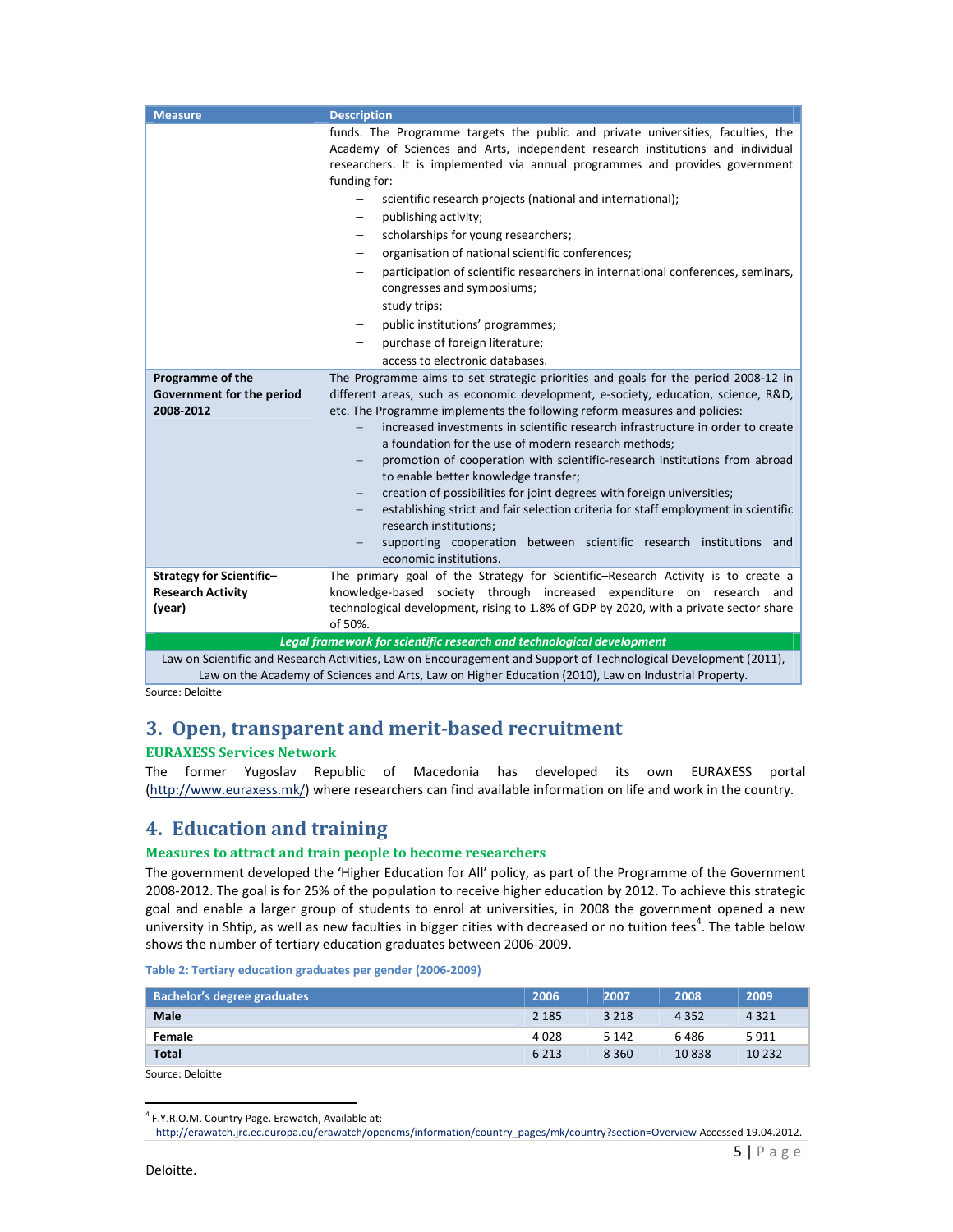#### Data: ERAWATCH website<sup>5</sup> **Doctoral graduates by gender**

The table below shows the number of doctoral graduates in the former Yugoslav Republic of Macedonia by gender as a ratio of the total population.

**Table 3: Doctoral graduates by gender** 

| Indicator                                                                       | <b>F.Y.R.O.M.</b> | EU average |
|---------------------------------------------------------------------------------|-------------------|------------|
| New doctoral graduates (ISCED 6) per 1 000 population aged 25-34 (total) (2009) | 0.4               | 1.5        |
| Female Graduates (ISCED 6) per 1 000 of the female population aged 25-34 (2009) | 0.4               | 1.4        |
| Male Graduates (ISCED 6) per 1 000 of the male population aged 25-34 (2009)     | 0.3               | 1.6        |
| Source: Deloitte                                                                |                   |            |

Data: Eurostat

#### **Funding of doctoral candidates**

As part of the Programme of the Government 2008-12, the government provides scholarships and other funds for students. For instance, PhD or master's studies candidates enrolled in one of the top 100 world universities or top 20 European universities from the Shanghai Jao Tong University ranking receive funding for their complete costs during their studies. The Ministry of Education and Science also awards scholarships for undergraduate, post-graduate and doctoral studies at local universities. All scholarship candidates are selected through competitive calls<sup>6</sup>.

#### **Measures to increase the quality of doctoral training**

The project entitled 'Equipping Laboratories for Scientific Research and Applicative Activities' (2009-14), aims to advance research at state universities and public scientific organisations by creating and equipping research laboratories. The first list of 22 laboratories selected for financing was announced in October 2010. By the end of the project it is expected that a total of 130 laboratories will have received finance totalling EUR 60 million<sup>7</sup>.

# **5. Working conditions**

#### **Autonomy of institutions**

There are five state universities, ten private universities and nine private higher education institutions, supervised by the Ministry of Education and Science and established by the Law on Higher Education (2010).

The Decree on Norms and Standards for Establishing Higher Education Institutions and Performing Higher Education Activities (2010) defines the criteria required for the accreditation of the Higher Education Institutions (HEIs) and evaluation of their scientific research. One of the mandatory requirements for universities is the involvement in the educational process of professionals with experience in business<sup>8</sup>. The Ministry of Education and Science ensures that the criteria are met through the Evaluation and Accreditation Board for Higher Education in the country.

The national universities are granted full autonomy under the Law on Higher Education (2010), including academic freedom and management autonomy in recruitment of teaching and research staff.

#### **Career development**

The Law on Higher Education (2010) introduces stronger criteria for obtaining a PhD degree as well as for promotion of academic staff to professors' positions at the national Universities<sup>9</sup>. The general human resources policy, which is common to all existing older public universities, is to recruit from those university students who have achieved the best results during their undergraduate and/or post graduate study. The only exception is the new public University for Information Science and Technology. This hires experienced professors from abroad. The private universities have specific human resource policies in line with their strategies.

l,  $<sup>5</sup>$  Ibid.</sup>

 $<sup>6</sup>$  Ibid.</sup>

 $<sup>7</sup>$  Ibid.</sup>

<sup>&</sup>lt;sup>8</sup> F.Y.R.O.M. Country Page. Erawatch, Available at:

http://erawatch.jrc.ec.europa.eu/erawatch/opencms/information/country\_pages/mk/country?section=Overview Accessed 19.04.2012.  $9$  Ibid.